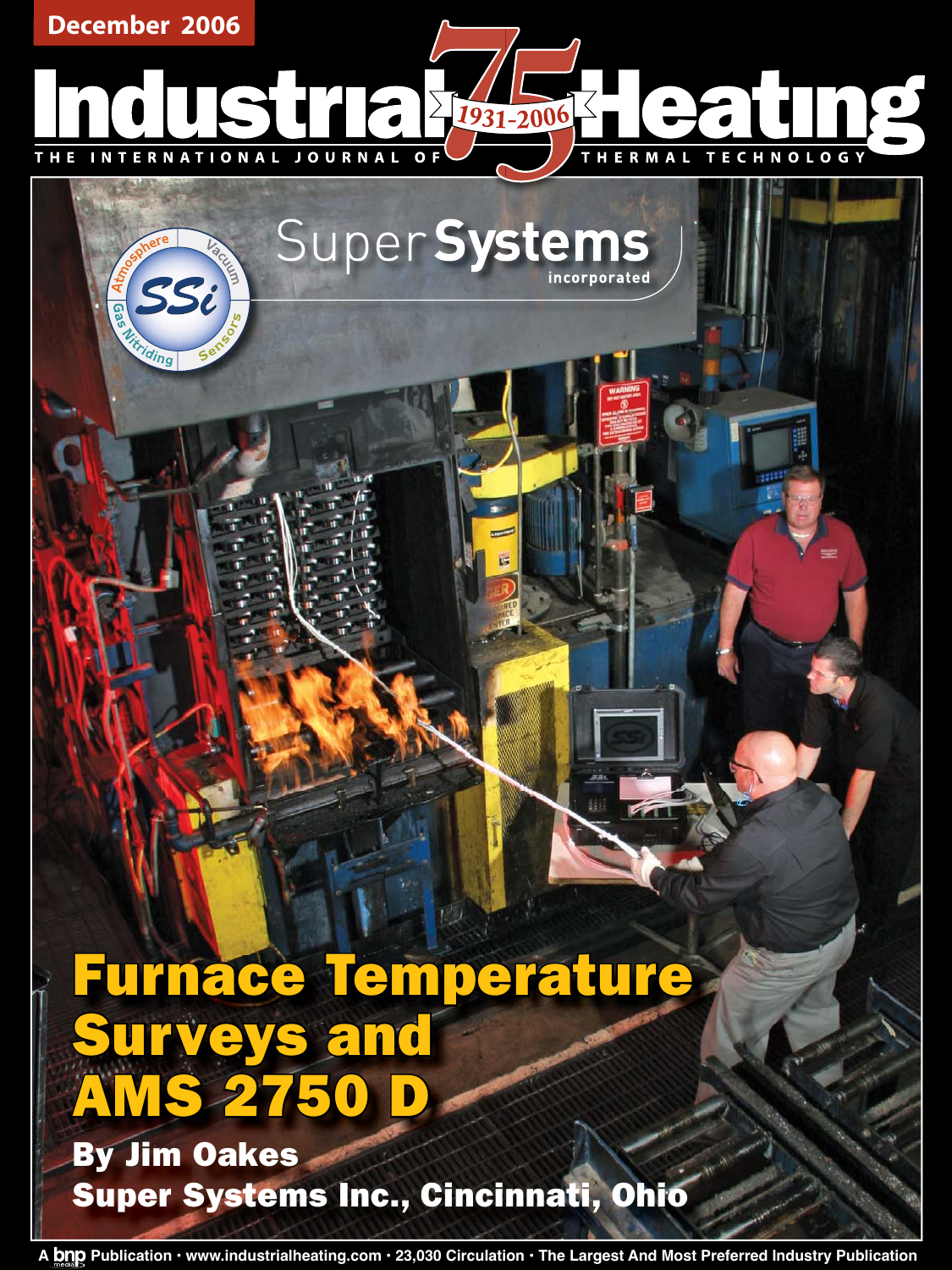# **Furnace Temperature Surveys and AMS 2750 D**

# **Jim Oakes, Super Systems Inc., Cincinnati, Ohio**

Long referenced in military heat-treat specifications for pyrometry, AMS 2750 is **now being used by NADCAP to audit pyrometric practices for special processes in the**  aerospace industry. Recent specification changes better define the requirements. Our **focus will be limited to temperature uniformity surveys.**

n a recent Internet search for the definition of pyrometry, one of the most interesting definitions I found was, "the art of measuring degrees of heat, or the definitions of pyrometry, one of the most interesting definitions I found was, "the art of measuring degrees of heat, or the expansion of bodies by heat." It was the "art" in the definition I found interesting.

 Pyrometry is nothing new to the metal-treating industry. Our industry has been working at controlling, monitoring and checking our applications with pyrometry since the first red-hot sword was thrown into a river, yielding a stronger material. The updated Aerospace Material Specification (AMS) focusing on pyrometry is the revision D document of the AMS 2750 requirements. This document, revised in September of 2005, is now used by NADCAP to audit pyrometric practices. NADCAP, the National Aerospace Defense Contractors Accreditation Program, is an industrymanaged program for special processes in the aerospace industry.

 The purpose of the D revision was to provide a more clear and concise specification. With input from both the primes and suppliers, the document adds more examples, tables and information to provide a better understanding of the requirements for pyrometry. One of the missions at NADCAP is to provide international, unbiased, independent manufacturing process and product assessments to ultimately deliver the highest quality products.

 AMS 2750D covers a number of different topics but can generally be broken out into four areas:

- Temperature uniformity surveys
- Temperature sensors
- System accuracy tests
- Instrumentation

Each of these areas has numerous details



**Fig. 1. Batch-furnace survey**

covering the specifics related to these topics. We are going to focus on the topic of temperature uniformity and the datalogging requirements.

# **Temperature Uniformity Survey**

Temperature uniformity surveys determine the work zone of a furnace based on the deviation of the individually monitored thermocouples within the furnace. The allowable deviation from setpoint is based on the furnace classification, which can be found in Tables 9 and 10 in the AMS 2750D specification. The furnace classification and the instrumentation on the furnace are used to determine many of the testing frequencies and accuracies for the calibration, system accuracy tests and temperature uniformity surveys. In general, the smaller the deviation, the higher the level of accuracy and the more frequently it will be checked.

#### **Instrumentation**

Controlling and recording instrumentation is referenced a number of times in the document. There is an entire section related to thermal-processing equipment that explains instrumentation types. The different types represent the equipment used on the furnace for controlling and recording temperature, describing the components in detail. As mentioned before, you will need to clearly identify the instrumentation type for the furnace to understand the frequencies and accuracies required by the furnace class.

 The number of points required to survey is based on the type of furnace and the size of the workspace. The 2750D specification defines the requirements based on the types of furnaces and number of sensors necessary for the survey.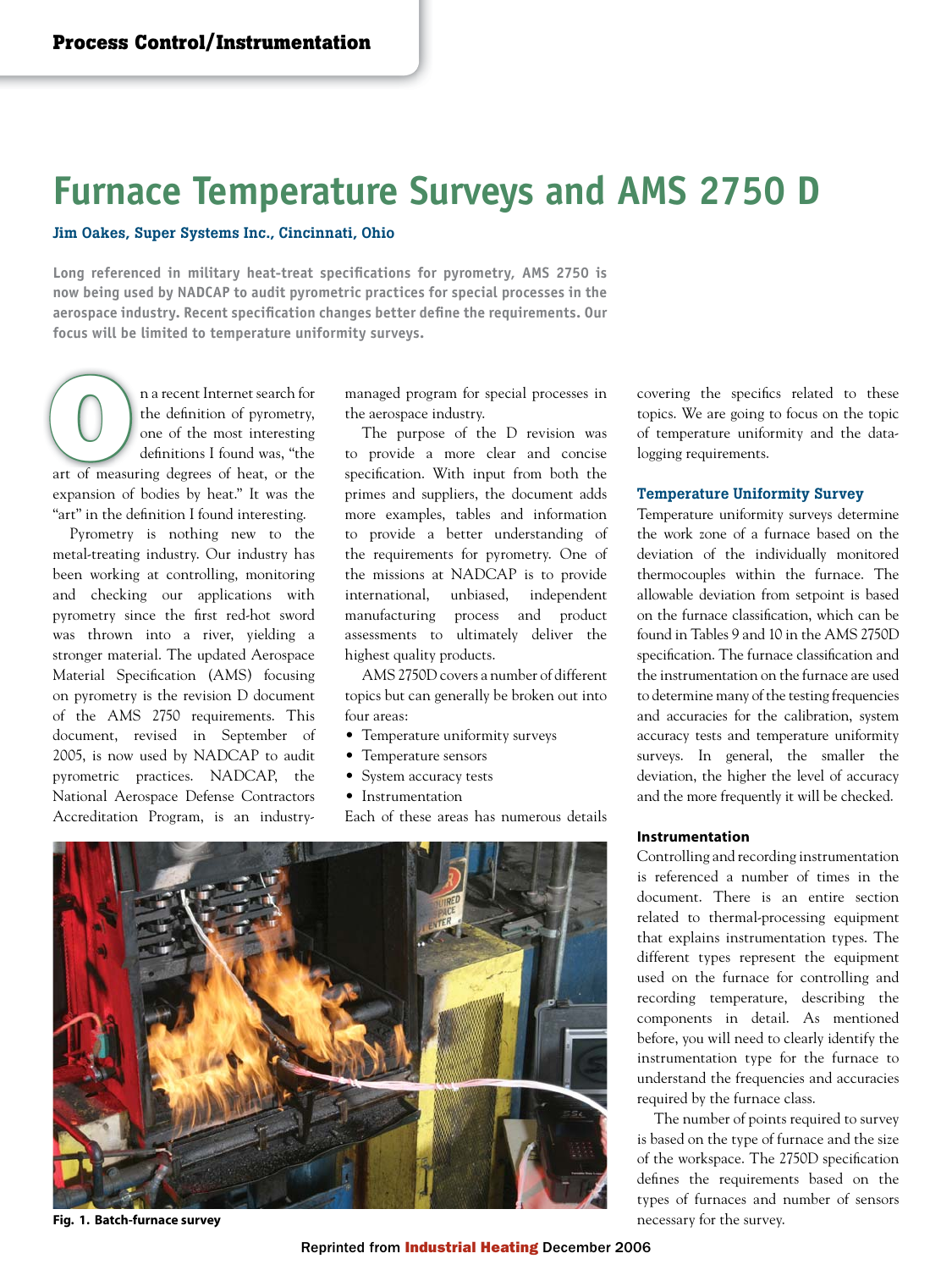The method for performing the survey requires an independent field-test instrument that must be calibrated with a primary or secondary NIST traceable device and has a calibration accuracy of  $\pm 1$ °F or  $\pm 0.1$ % of reading in degrees F (whichever is greater). Table 3 in the specification identifies the instruments and instrument calibration periods. Fieldtest instruments used for temperature uniformity surveys can be calibrated in the field with secondary-standard instruments.

# **Thermocouples**

Thermocouples are the sensors that are used to deliver the temperature at each survey point in the furnace. Because thermocouples have traceable errors, they can be corrected to deliver proper information during a survey. Be sure to have all thermocouple-wire certificates available with correction factors clearly documented. In practice, many surveys are performed with uncorrected values, which is fine as long as the procedures clearly state that the values are not corrected during reading but corrected for the survey results.

 The topic of thermocouple wire is widely discussed due to the increase in costs associated with the rising number of surveys. There are also many discussions about the quality of the thermocouple wire. Table 1 in the specification covers sensors and sensor calibration. For temperature uniformity surveys, the maximum permitted error for sensors used is ±4°F or ±0.75% of reading. This requires the complete thermocouple-spool certification to be less than these amounts, or it cannot be used for surveys. Correction factors should be clearly documented and, when possible, used to display corrected values to the operator. Many instruments and complementary software today allow for both device and thermocouple corrections to be incorporated so that the operator and reports display corrected values. Whether or not these are incorporated before or after the process, be sure that they are documented and that all employees involved in pyrometry or quality understand the calculation and how the final temperatures are derived.

# **Data Logging**

Electronic records are defined as any information that is stored in digital form. There are many different devices that translate an analog signal into a digital temperature reading. Many older dataacquisition units turned these analog signals into a point reported on paper. Today's equipment records the analog signal in some sort of electronic file on disk or some other type of media storage. The new AMS specification addresses the requirements for electronic data storage. Any system that uses electronic records must create write-once, read-only records that cannot be altered without detection. Any system that records information shall not allow data to be altered in any way.

There is definitely a shift in our industry to a non-paper-based record-keeping format because of the amount of paper that builds up over time and because of the number of years this information has to be maintained. Some heat treaters are required to keep records for an indefinite time frame. Today's technology lends itself to maintaining electronic information versus paper. The cost of electronic data acquisition systems has come down and now enables many commercial and captive heat treaters to add and expand these capabilities. In many cases, the investments made in electronic record keeping are quickly returned with less instrument maintenance and storage of paper records.

 Information related to when data collection during a survey should start has been changed in the updated specification. For temperature uniformity surveys, data collection shall begin before the first furnace or TUS sensor reaches the lower tolerance limit of each test temperature. This provides assurance that any furnace or TUS sensor exceeding the upper temperature-uniformity tolerance is clearly detected. If the furnace is prestabilized, data collection shall begin as soon as the test load or rack is loaded in the furnace. Operators performing surveys should document the procedures for performing the survey and use it consistently. If there are any changes to the procedures, an initial temperature uniformity survey is required. The different types of surveys, such as an initial versus a periodic survey, will be discussed later.

 Many companies perform pyrometry checks and temperature uniformity surveys with outside help from companies that are experts in providing these types of



**Fig. 2. Typical survey trend chart**